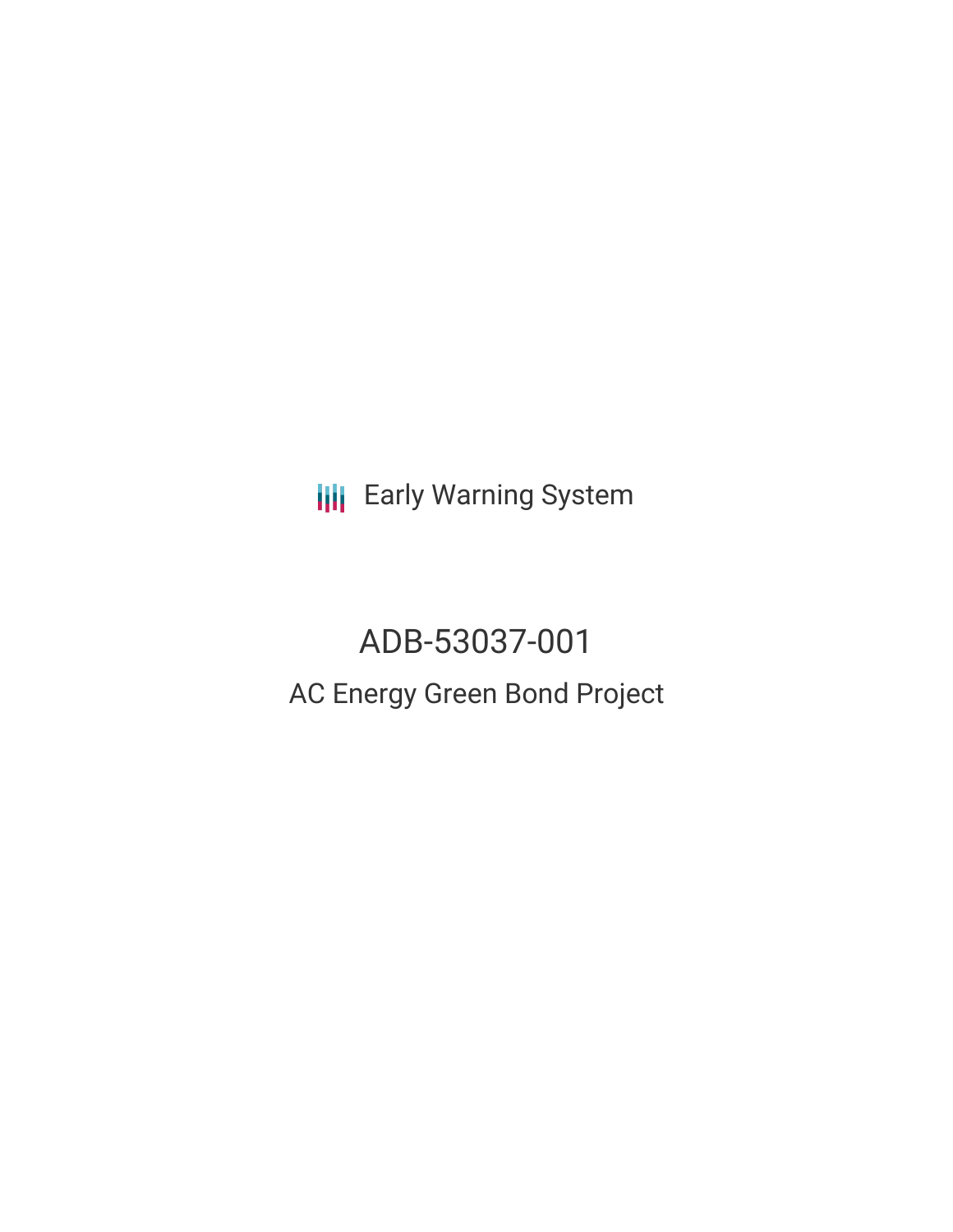

# **Quick Facts**

| <b>Countries</b>               | Indonesia, Philippines, Vietnam                                             |
|--------------------------------|-----------------------------------------------------------------------------|
| <b>Specific Location</b>       | Indonesia - Nation-wide; Philippines - Nation-wide; Viet Nam - Nation-wide  |
| <b>Financial Institutions</b>  | Asian Development Bank (ADB)                                                |
| <b>Status</b>                  | Approved                                                                    |
| <b>Bank Risk Rating</b>        | B                                                                           |
| <b>Voting Date</b>             | 2019-01-30                                                                  |
| <b>Borrower</b>                | AC Energy Finance International Limited, AC Energy, Inc., AYALA CORPORATION |
| <b>Sectors</b>                 | Energy                                                                      |
| <b>Investment Type(s)</b>      | Loan                                                                        |
| <b>Investment Amount (USD)</b> | $$20.00$ million                                                            |
| <b>Loan Amount (USD)</b>       | \$20.00 million                                                             |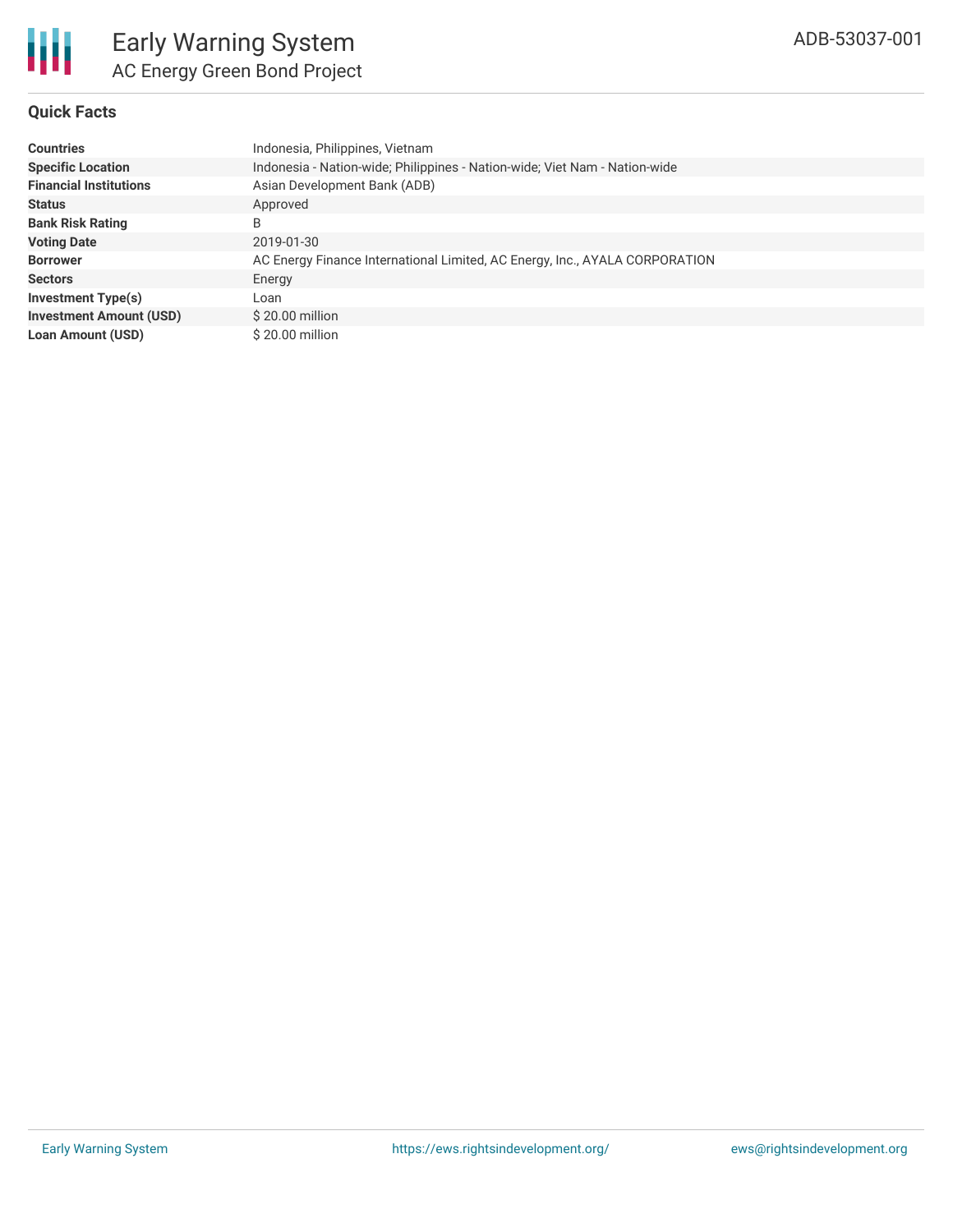

# **Project Description**

According to the bank document, the transaction involves a debt investment of up to US\$20 million in Green Bonds to be issued by AC Energy Finance International Limited, for the AC Energy Green Bond project. The proceeds of the bond offering will be used primarily for solar and wind projects in the Philippines, Indonesia, Viet Nam.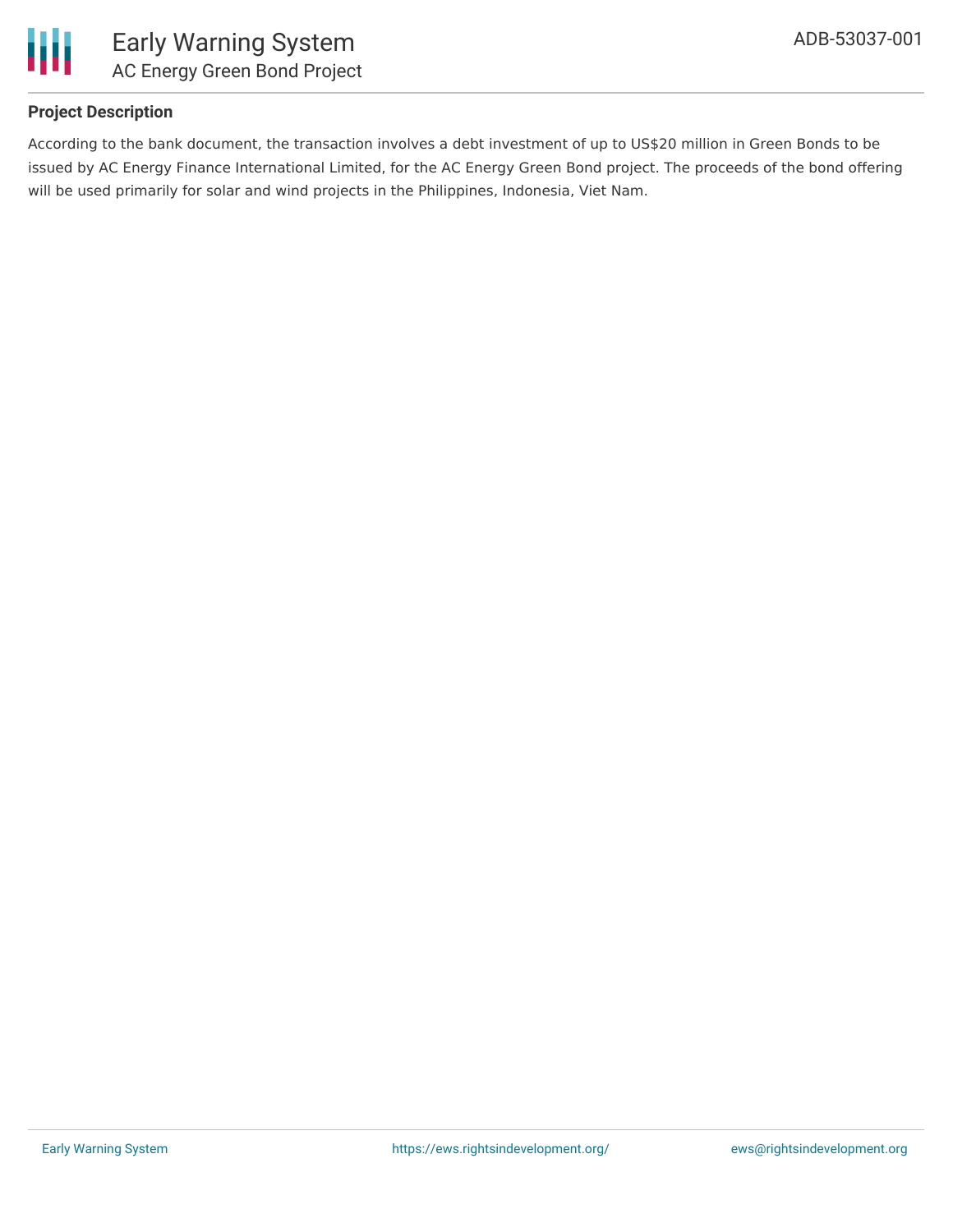### **Investment Description**

Asian Development Bank (ADB)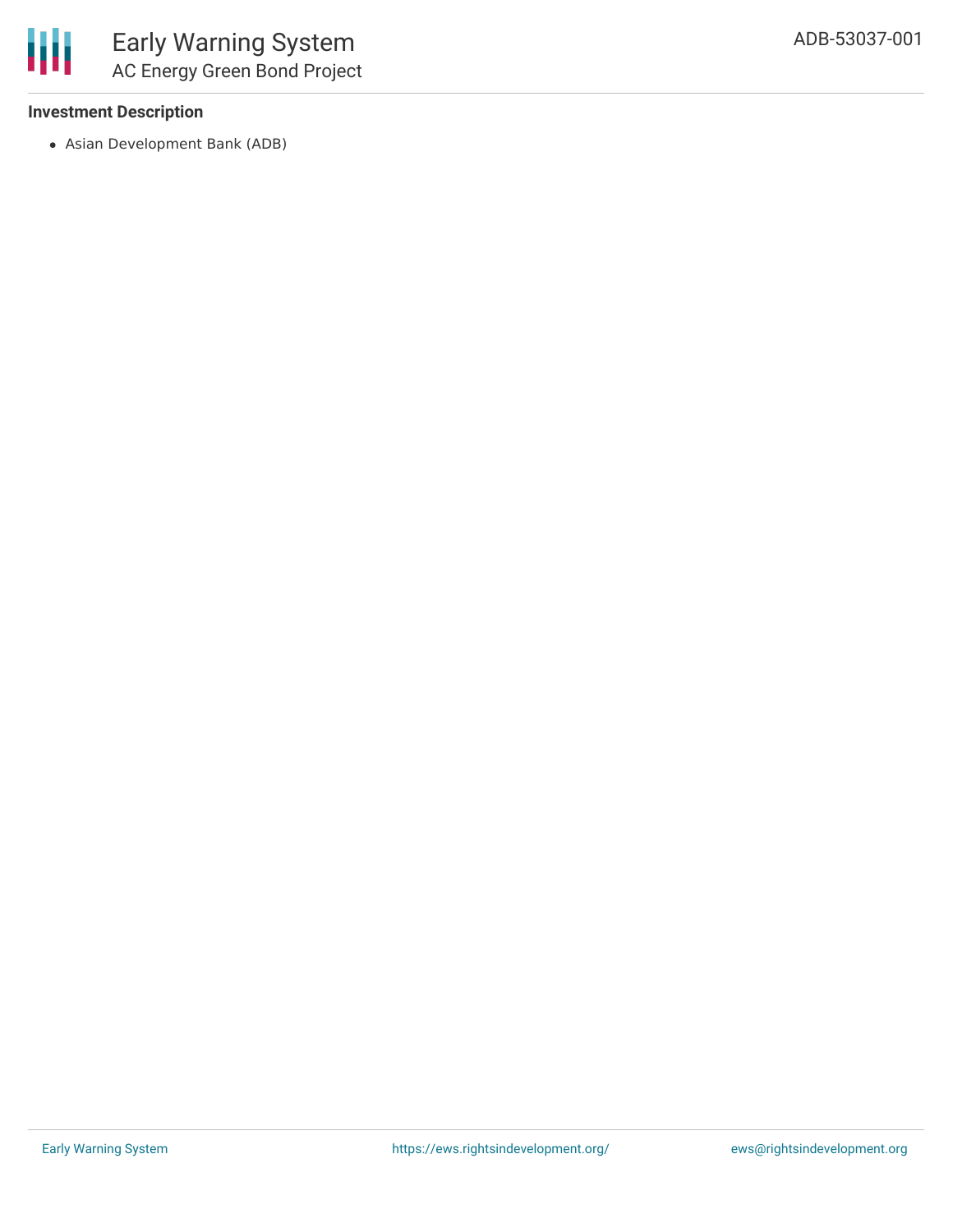### **Contact Information**

**Responsible ADB Department** Private Sector Operations Department

**Responsible ADB Division** Infrastructure Finance Division 2

**Responsible ADB Officer** Burrell, Alix G.

\*There is no further information being revealed at this stage of the project\*

#### **ACCOUNTABILITY MECHANISM OF ADB**

The Accountability Mechanism is an independent complaint mechanism and fact-finding body for people who believe they are likely to be, or have been, adversely affected by an Asian Development Bank-financed project. If you submit a complaint to the Accountability Mechanism, they may investigate to assess whether the Asian Development Bank is following its own policies and procedures for preventing harm to people or the environment. You can learn more about the Accountability Mechanism and how to file a complaint at: http://www.adb.org/site/accountability-mechanism/main